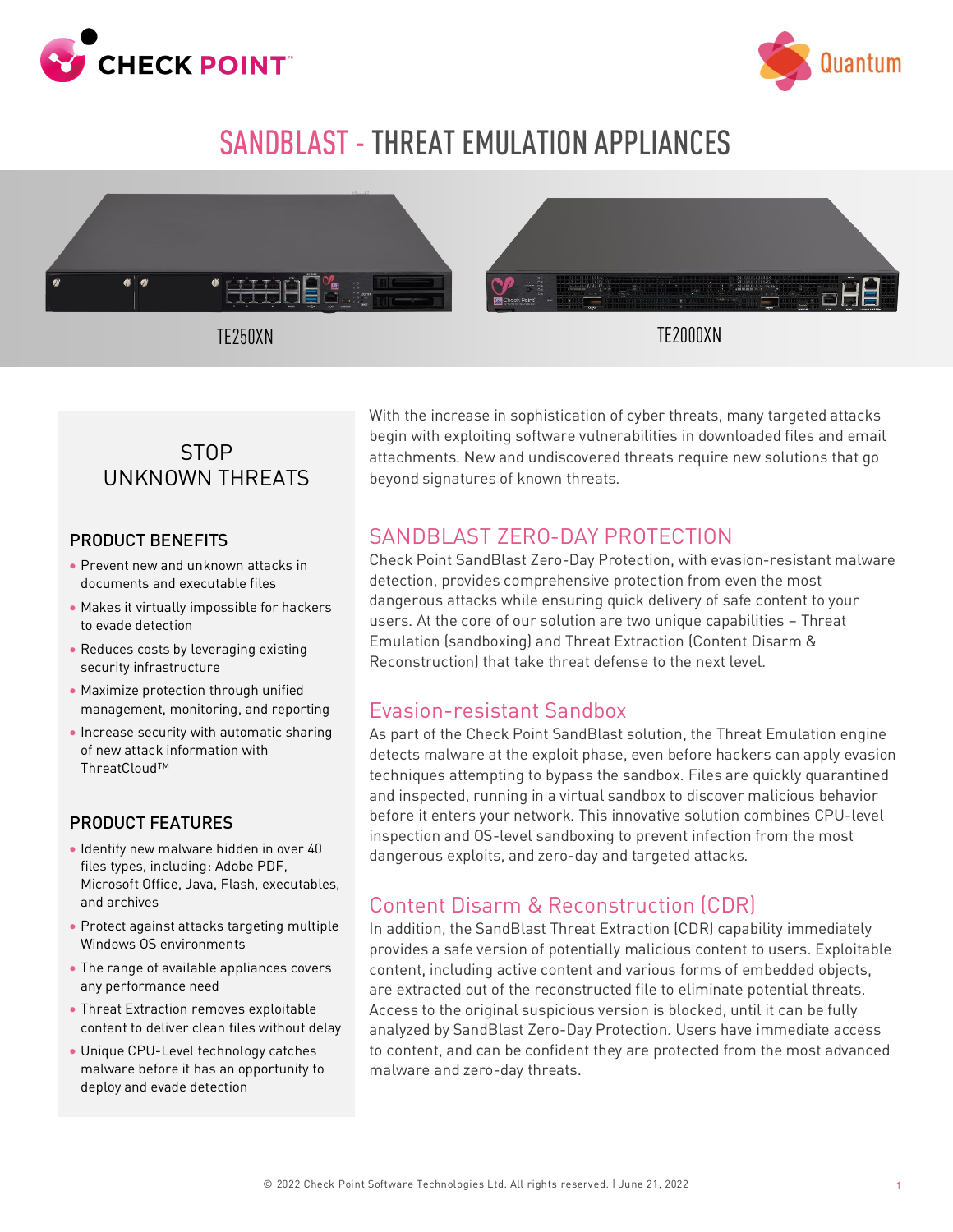



# SANDBLAST APPLIANCES

We offer a wide range of SandBlast Appliances. These are perfect for customers who have regulatory or privacy concerns preventing them from using the SandBlast Threat Emulation cloud-based service.

#### Deployment Options

Emulate threats in one of two deployment options: 1. Private cloud: Check Point security gateways send files to an on-premises SandBlast appliance for emulation 2. Inline: This is a stand-alone option that deploys a SandBlast Appliance inline as MTA or as an ICAP server or on a SPAN port, utilizing all threat prevention technologies, including IPS, Antivirus, Anti-Bot, Threat Emulation, Threat Extraction, URL Filtering and Application Control.

#### Complete Threat Pevention Solution

SandBlast Appliances protect you from both known and unknown threats utilizing IPS, Antivirus, Anti-Bot, Threat Emulation (sandboxing), and Threat Extraction (CDR) technologies.



*SandBlast Deployment Options*

#### KNOWN THREAT DETECTION

Antivirus uses real-time virus signatures from ThreatCloud™ to detect and block known malware at the gateway before users are affected. Anti-Bot detects bot-infected machines, preventing damages by blocking bot Command & Control communications.

#### UNKNOWN THREAT PROTECTION

The SandBlast Threat Emulation technology employs the fastest and most accurate sandboxing engine available to pre-screen files, protecting your organization from attackers before they enter your network. Traditional sandbox solutions detect malware behavior at the OS level – after the exploitation has occurred and the hacker code is running. They are therefore susceptible to evasion. SandBlast Threat Emulation capability utilizes a unique CPU-level inspection engine which monitors the instruction flow at the CPU-level to detect exploits attempting to bypass OS security controls, effectively stopping attacks before they have a chance to launch.



*SandBlast Content Disarm & Reconstruction (CDR)*

#### PROMPTLY DELIVER SAFE CONTENT

When it comes to threat prevention, there doesn't have to be a trade-off between speed, coverage and accuracy. Unlike other solutions, Check Point Zero-Day Protection can be deployed in prevent mode, while still maintaining uninterrupted business flow.

SandBlast Threat Extraction removes exploitable content, including active content and embedded objects, reconstructs files to eliminate potential threats, and promptly delivers sanitized content to users to maintain business flow.

Configure Threat Extraction in one of two ways: Quickly provide a reconstructed document to the user, or await response from SandBlast Threat Emulation before determining whether or not to reconstruct the document.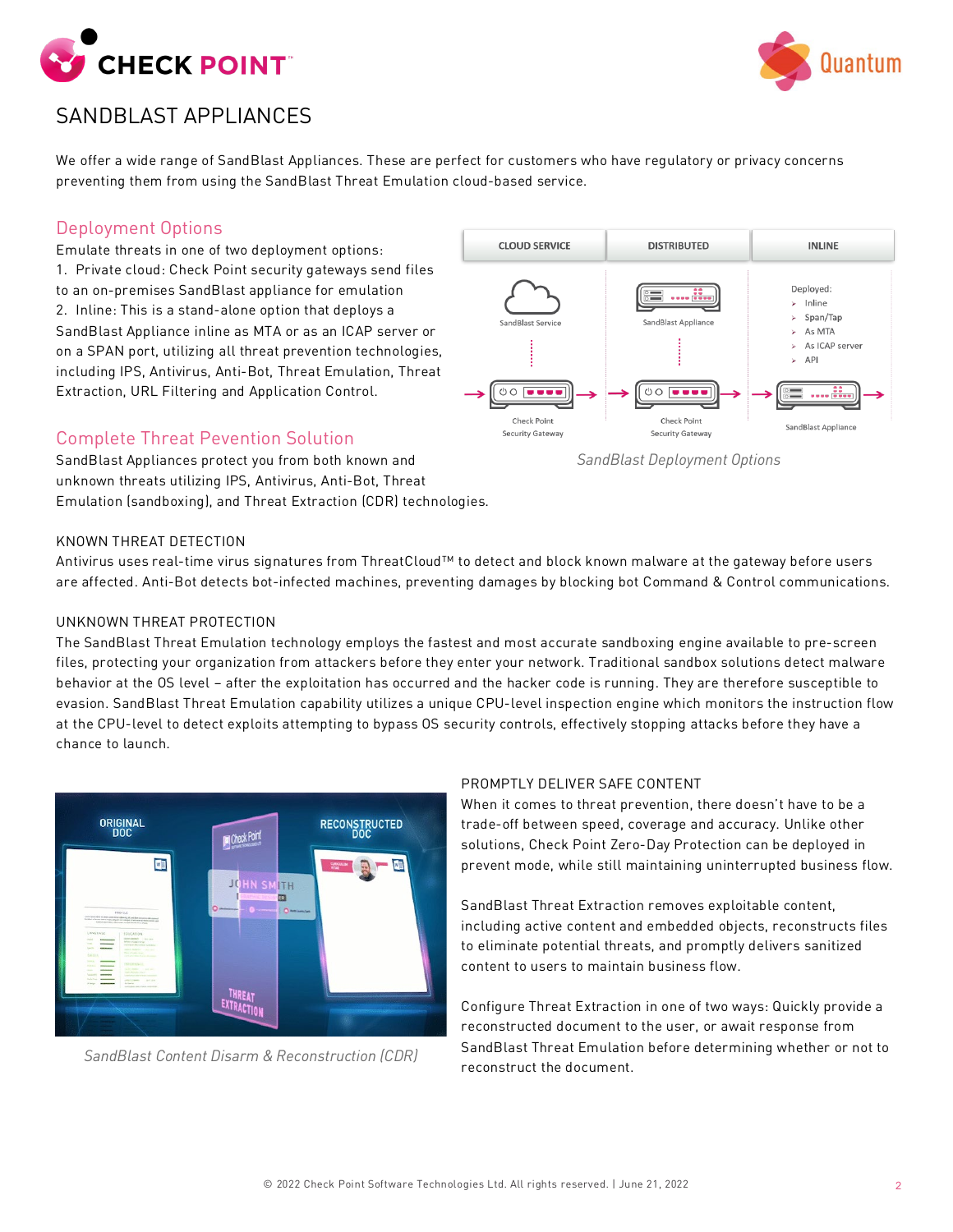



### INSPECT ENCRYPTED COMMUNICATIONS

Files delivered into the organization over SSL and TLS represent a secure attack vector that bypasses many industry standard implementations. Check Point Threat Prevention looks inside these protected SSL and TLS tunnels to extract and launch files to discover hidden threats.

### THREAT EMULATION DETAILED REPORTS

Every file emulation generates a detailed report. Simple to understand, the report includes detailed forensic information about any malicious attempts originated by running this file. The report provides actual screenshots of the simulated environments while running the file.

# PART OF THE THREATCLOUD ECOSYSTEM

For each new threat discovered by Threat Emulation, a new signature is created and sent to Check Point ThreatCloud, where it is distributed to other Check Point products. Threat Emulation converts newly identified unknown attacks into known signatures, making it possible to block these threats before they have a chance to become widespread. This constant collaboration makes the ThreatCloud ecosystem the most advanced and up-to-date threat network available.

# SANDBLAST SPECIFICATIONS

#### **Threat Emulation**

**Emulation Environments**

• PC: Windows XP or later

#### **File Types**

• over 70 file types emulated, including: Microsoft Office documents and templates, EXE, DLL, Archives (ISO, ZIP, 7Z, RAR, etc.), PDF, Flash, Java, scripts and more

#### **Archive Files**

- Archived (compressed) files
- Password protected archives

#### **Protocols**

• HTTP, HTTPS, SMTP, SMTPS, IMAP, CIFS, SMBv3, SMBv3 multi-channel, FTP

#### **Threat Extraction**

**Extraction Modes**

- Clean and keep original file type
- Convert to PDF

#### **Threat Extraction (continued)**

#### **File Types**

Web downloads and email attachments in these formats:

- Microsoft Word
- Microsoft PowerPoint
- Microsoft Excel
- Adobe PDF
- Image files

#### **Extracted Content**

Over 15 extractable component types including:

- Macros and Code
- Embedded Objects
- Linked Objects
- PDF JavaScript Actions
- PDF Launch Actions

#### **Protocols**

- Web downloads: HTTP, HTTPS, ICAP
- Email attachments: SMTP, IMAP, POP3, SMTPS MTA deployment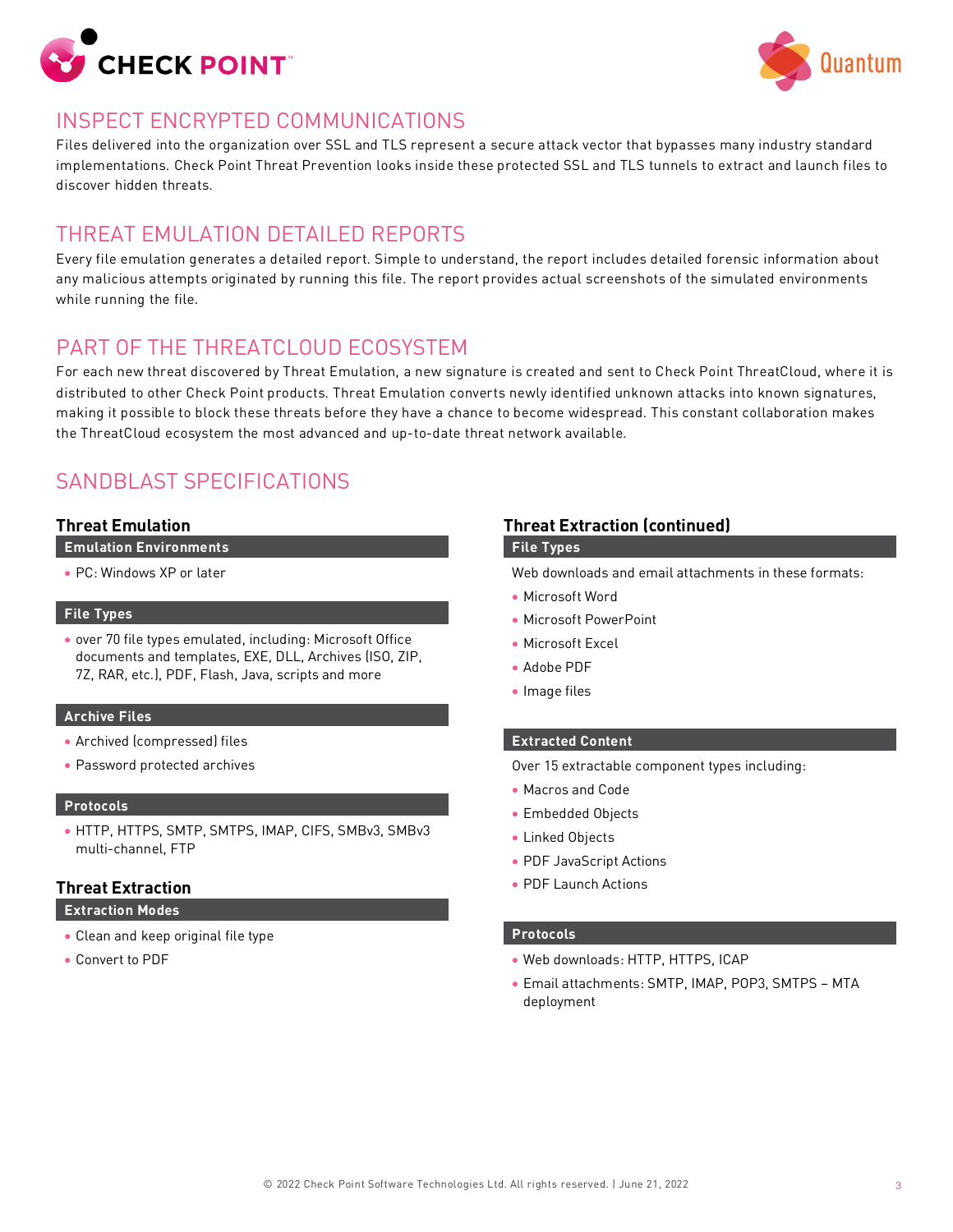

# SANDBLAST APPLIANCE SPECIFICATIONS



|                                 | <b>TE250XN</b>                                                 | <b>TE2000XN</b>                        |               |
|---------------------------------|----------------------------------------------------------------|----------------------------------------|---------------|
|                                 | <b>'HHAL</b>                                                   |                                        |               |
|                                 |                                                                |                                        |               |
|                                 |                                                                | TE2000XN-28VM                          | TE2000XN-56VM |
| Unique files per hour           | 1,300                                                          | 5,000                                  | 8,000         |
| Virtual machines                | 8                                                              | 28                                     | 56            |
| Throughput                      | 1 Gbps                                                         | 2.6 Gbps                               | 5.2 Gbps      |
|                                 |                                                                |                                        |               |
| CPU cores                       | 1x 16 physical, 32 virtual                                     | 2x 12 physical, 24 virtual             |               |
| Storage                         | 1x 960GB SSD                                                   | 1x 2TB SSD                             |               |
| Memory                          | 64 GB                                                          | 128 GB                                 |               |
| Power supplies                  | 2x AC, DC option                                               | 2x AC, DC option                       |               |
| LOM                             | Optional                                                       | Included                               |               |
| Slide Rails                     | Included                                                       | Included                               |               |
| <b>Network</b>                  |                                                                |                                        |               |
| 1GbE Copper RJ45                | 10x 10/100/1000 RJ45 on-board                                  | 2x 10/100/1000 RJ45 on-board           |               |
| <b>Expansion Slots</b>          | <b>NA</b>                                                      | $\overline{\phantom{a}}$               |               |
| 100GbE QSFP28                   |                                                                | $\overline{2}$                         |               |
| 100G QSFP28 port configurations |                                                                |                                        |               |
| 10GbE SFP+                      | $\overline{\phantom{a}}$                                       | 2x with Included 10GbE SR transceivers |               |
| 25GbE SFP28                     | $\overline{\phantom{a}}$                                       | 2x with optional 25GbE transceivers    |               |
| 40GbE QSFP+                     |                                                                | 2x with optional 40GbE transceivers    |               |
| <b>Dimensions</b>               |                                                                |                                        |               |
| Enclosure                       | 1 <sub>U</sub>                                                 | 1 <sub>U</sub>                         |               |
| Metric $(W \times D \times H)$  | 438 x 580 x 44mm                                               | 442 x 610 x 44 mm                      |               |
| Standard (W x D x H)            | 17.2 x 22.83 x 1.73 in.                                        | 17.4 x 24 x 1.73 in                    |               |
| Weight                          |                                                                | 13 kg (28.7 lbs.)                      |               |
| Environment                     |                                                                |                                        |               |
| Operating                       | 32° to 104°F / 0° to 40°C, (5 - 95%, non-condensing)           |                                        |               |
| Storage                         | $-4^{\circ}$ to 158°F / -20° to 70°C, (5 - 95% non-condensing) |                                        |               |
| Power                           |                                                                |                                        |               |
| Dual, hot swappable             | Included                                                       | Included                               |               |
| AC input                        | 100-240V, 47-63 Hz                                             | 100-240V, 47-63 Hz                     |               |
| Power supply rating             | 500W                                                           | 850W                                   |               |
| Power consumption avg/max       | 144W/270W                                                      | 188W/438W                              |               |
| Max thermal output              | 921 BTU/hr.                                                    |                                        | 1494 BTU/hr.  |
| Certifications                  |                                                                |                                        |               |
| Safety                          | UL, CB, CE, TUV GS                                             |                                        |               |
| Emissions                       | FCC, CE, VCCI, RCM/C-Tick                                      |                                        |               |
| Environment                     |                                                                | RoHS, WEEE                             |               |

Performance numbers are based on unique files scanned which typically represent 20 to 30% of the total number of files. Most files are retransmissions of files seen before. These known files are processed based on the file hash without impacting the appliance performance. Performance based on: File blend: A blend of *unique* files representing real-world mail and web traffic

Emulation environment: Check Point recommended images for emulation

Distributed topology; an inline security gateway sending files for emulation to a SandBlast appliance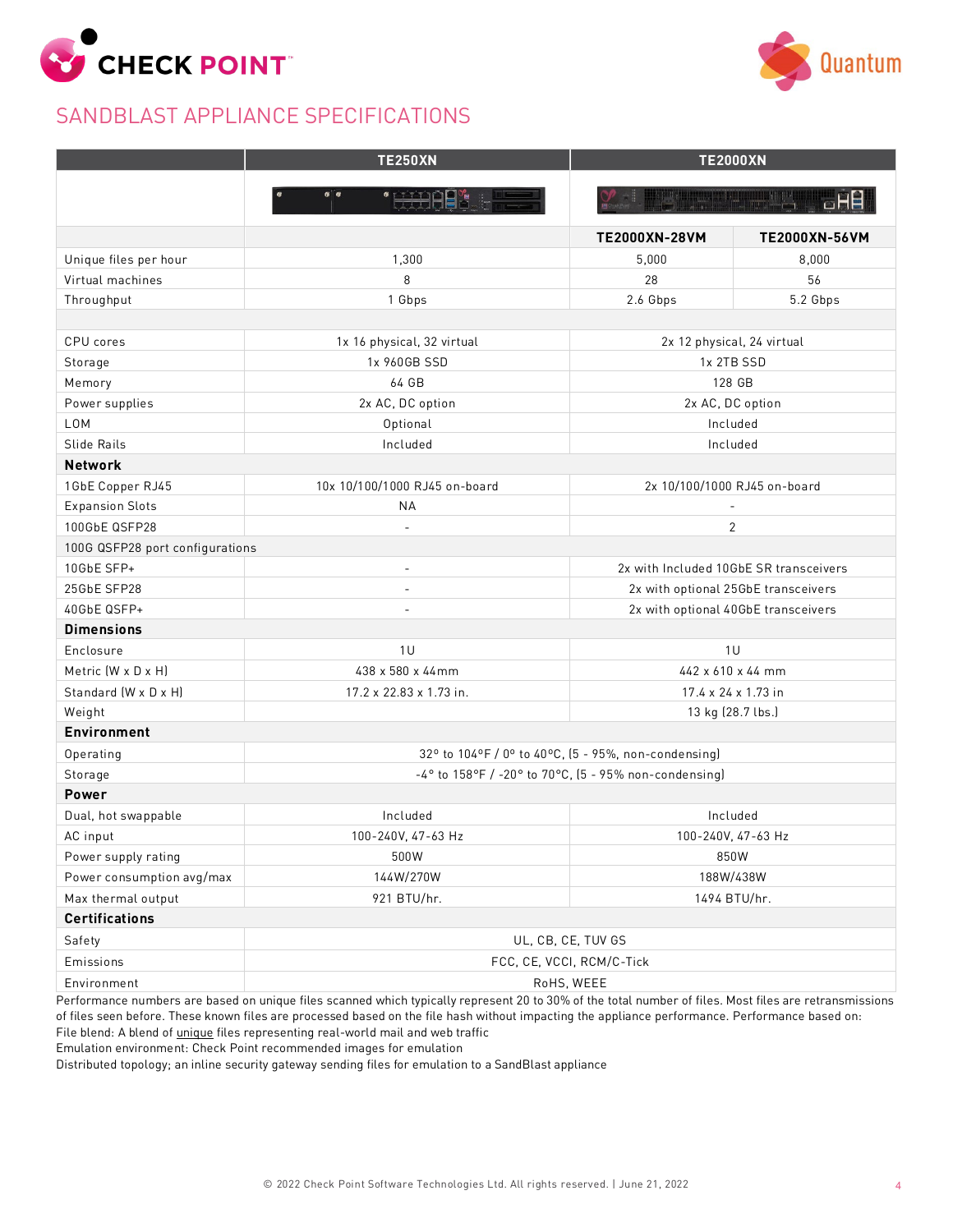

# ORDERING SANDBLAST APPLIANCES



# Ordering TE2000XN

| TE2000XN BASE CONFIGURATION [1]                                                                                                                                                       | <b>SKU</b>                   |
|---------------------------------------------------------------------------------------------------------------------------------------------------------------------------------------|------------------------------|
| SandBlast TE2000XN-28VM Appliance, delivers SandBlast zero-day service to gateways covered by<br>SNBT license lincludes Microsoft Windows and Office license for 28 Virtual Machines) | CPAP-SBTE2000XN-28VM         |
| SandBlast TE2000XN-56VM Appliance, delivers SandBlast zero-day service to gateways covered by<br>SNBT license (includes Microsoft Windows and Office license for 56 Virtual Machines) | CPAP-SBTE2000XN-56VM         |
| TE2000XN SOFTWARE PACKAGES <sup>[2]</sup>                                                                                                                                             |                              |
| SNBT software renewal package for TE2000XN-28VM for 1 year, required to deploy a SandBlast                                                                                            | CPSB-SNBT-SBTE2000XN-28VM-1Y |
| Appliance inline                                                                                                                                                                      |                              |

| <b>TE2000XN NETWORK CARDS AND TRANSCEIVERS</b>                                                |                               |
|-----------------------------------------------------------------------------------------------|-------------------------------|
| 100G SWDM4, LC connector, 75m/0M3 fiber                                                       | CPAC-TR-100SWDM4              |
| 100G CWDM4, LC connector, 2Km/ single mode fiber                                              | CPAC-TR-100CWDM4              |
| QSFP28 transceiver module for 100G fiber ports - short range (100GBase-SR4)                   | CPAC-TR-100SR                 |
| QSFP28 transceiver module for 100G fiber ports - long range (100GBase-LR4)                    | CPAC-TR-100LR                 |
| QSFP+ transceiver module for 40G fiber ports - short range (40GBase-SR)                       | CPAC-TR-40SR-QSFP-300m        |
| QSFP+ transceiver module for 40G fiber ports - long range (40GBase-LR)                        | CPAC-TR-40LR-QSFP-10Km        |
| Bi-directional QSFP transceiver for 40G fiber Ports - short range (40GBase-SR-BD)             | CPAC-TR-40SR-QSFP-BiDi        |
| SFP28 transceiver module for 25G fiber ports with QSFP28 adaptor - short range (25GBase-SR)   | CPAC-TR-25SR-ADP              |
| SFP28 transceiver module for 25G fiber ports with QSFP28 adaptor - long range (25GBase-LR)    | CPAC-TR-25LR-ADP              |
| SFP+ transceiver module for 10G fiber ports with QSFP28 adaptor - short range (10GBase-SR)    | CPAC-TR-10SR-ADP              |
| SFP+ transceiver module for 10G fiber ports with QSFP28 adaptor - short range (10GBase-LR)    | CPAC-TR-10LR-ADP              |
| SFP+ transceiver module for 10G fiber ports with QSFP28 adaptor - extended reach (10GBase-ER) | CPAC-TR-10ER-ADP              |
| SFP+ transceiver 10GBASE-T RJ45 (Copper) with QSFP28 adaptor                                  | CPAC-TR-10T-ADP               |
| <b>TE2000XN SPARES AND MISCELLANEOUS</b>                                                      | <b>SKU</b>                    |
| AC power supply for 16600HS, 26000, 28000, 28600HS Security Gateways                          | CPAC-PSU-AC-26000/28000       |
| Dual DC power supplies for 16000, 26000, 28000 Security Gateways                              | CPAC-PSU-DC-Dual-             |
|                                                                                               | 16000/26000/28000             |
| DC power supply for 16000 and 26000 Security Gateways                                         | CPAC-PSU-DC-16000/26000/28000 |
| Replacement 16GB RAM memory module for 16600, 28600 Security Gateways                         | CPAC-RAM16GB-16/28K-HS        |
| Replacement Lights-Out Management Module                                                      | CPAC-NLOM-C                   |
| Slide rails for 16600 Security Gateways (22" - 32")                                           | CPAC-RAIL-L                   |
| Extended slide rails for 16600 Security Gateways (24" - 36")                                  | CPAC-RAIL-EXT-L               |

# Ordering TE250XN

| TE250XN SOFTWARE BASE CONFIGURATION [2]                                                                            | <b>I SKU</b> |
|--------------------------------------------------------------------------------------------------------------------|--------------|
| SandBlast TE250XN Appliance, delivers SandBlast zero-day service to gateways covered by SNBT<br>CPAP-SBTE250XN-8VM |              |
| License lincludes Microsoft Windows and Office license for 8 Virtual Machines Li                                   |              |

1 The SandBlast Appliance must be covered by an SNBT software package when deployed inline, as MTA or as an ICAP server

 $^{\rm z}$  SKUs for 2 and 3 years are available, see the online Product Catalog